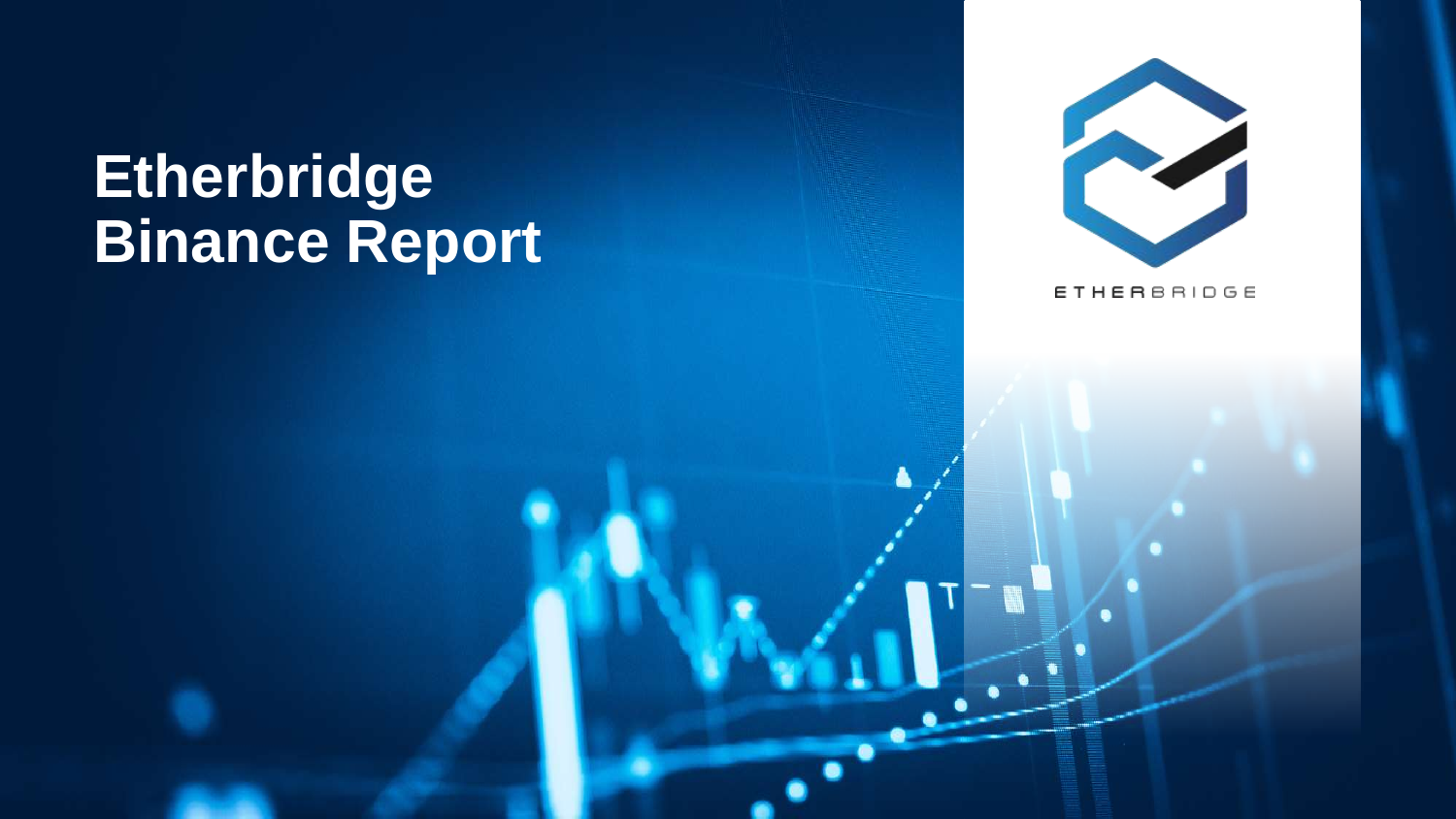# **Primary Function of Network**

- The Binance Network can be divided into **two distinct operations**. The first is **Binance CEX**, which is a centralised exchange for cryptoassets. The second is the **Binance Chain**, a decentralised cryptoasset exchange. It must also be noted that Binance on the 17/04/20 announced the creation of the Binance Smart Chain, the first attempt to bring smart contract capabilities to the Binance ecosystem.
- Binance CEX offers **spot, margin, futures and peer-to-peer trading**. Binance have managed to aggregate a large portion of the liquidity in the cryptoasset market which has given them the ability to strengthen their network effects and provide additional services to their clients such as lending and staking.
- The Binance organization derives the bulk of their income through trading fees therefore their profitability is directly related to the trading volume that occurs on Binance.
- The Binance CEX as an additional service also custody their client's funds.

## **Primary Function of the Token**

- BNB token provides users with **discounts** when trading on Binance's network.
- BNB token is also **burnt**. The network makes **profits** and uses these profits to **buy back BNB**  token from the founders fund and removes them from supply. Reducing the overall supply and therefore increasing each BNB token holders ownership of the network.
- BNB is also used to **vote for projects** that Binance will list on their exchange.
- BNB can also be used to **fund IEO's** (Initial Exchange Offering) .
- By **holding BNB** you increase your potential affiliate rewards.
- BNB is required to be paid as a "**listing fee**" for those who want to put their token on the Binance exchange.

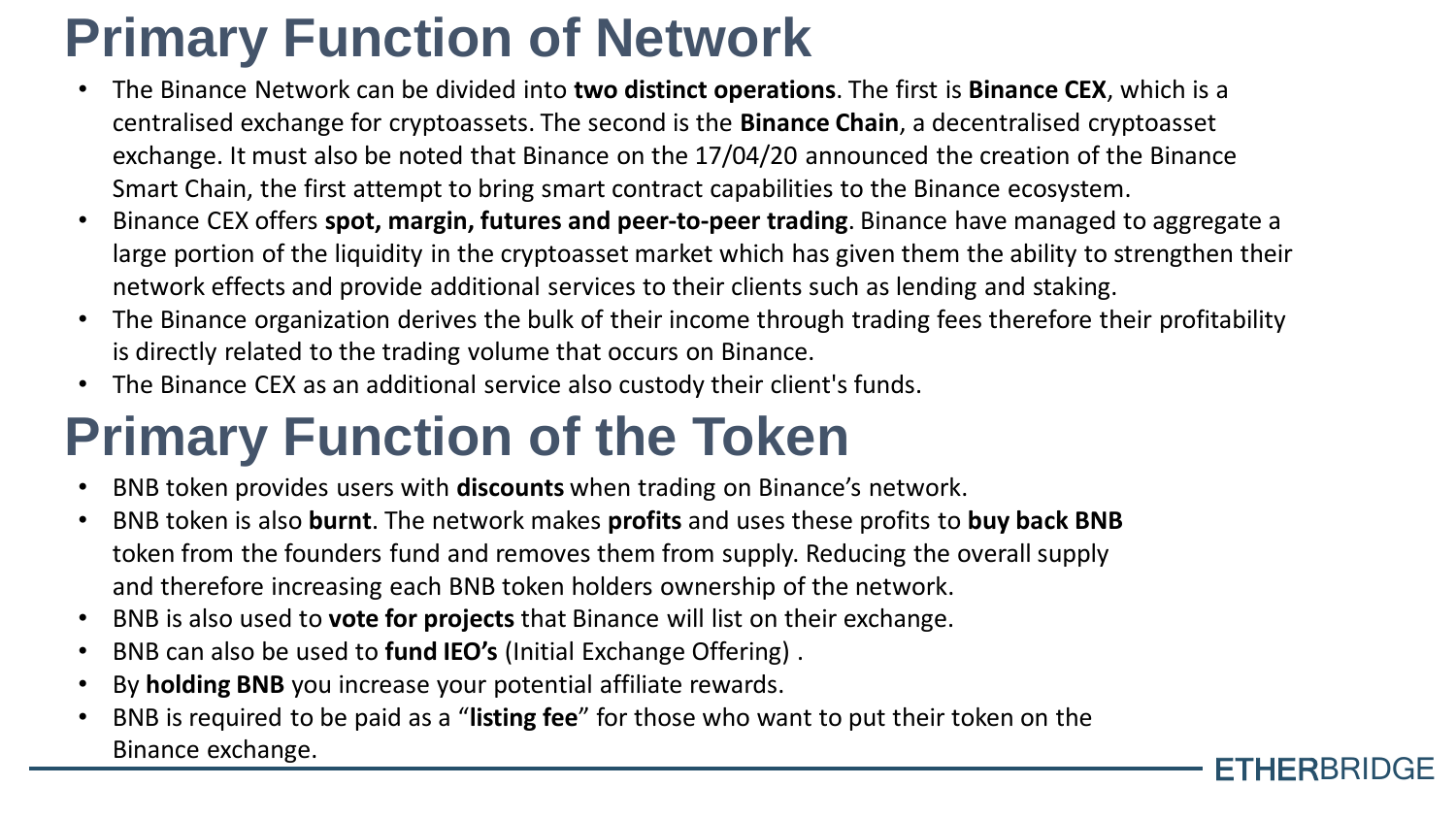# **Supply Schedule**

#### **Initial distribution of tokens:**

200 Million BNB tokens were pre mined and distributed as follows:

- 1. Founders: 80 million (40%)
- 2. Angel investors: 20 million (10%)
- 3. Public sale: 100 million (50%)
- Every quarter Binance will use 20% of the profits it makes to burn BNB tokens.
- This will continue until the total token supply is reduced to 100 million.
- There is no inflation of BNB as it was all pre -mined.



Summary of token burns Source: Binance.com

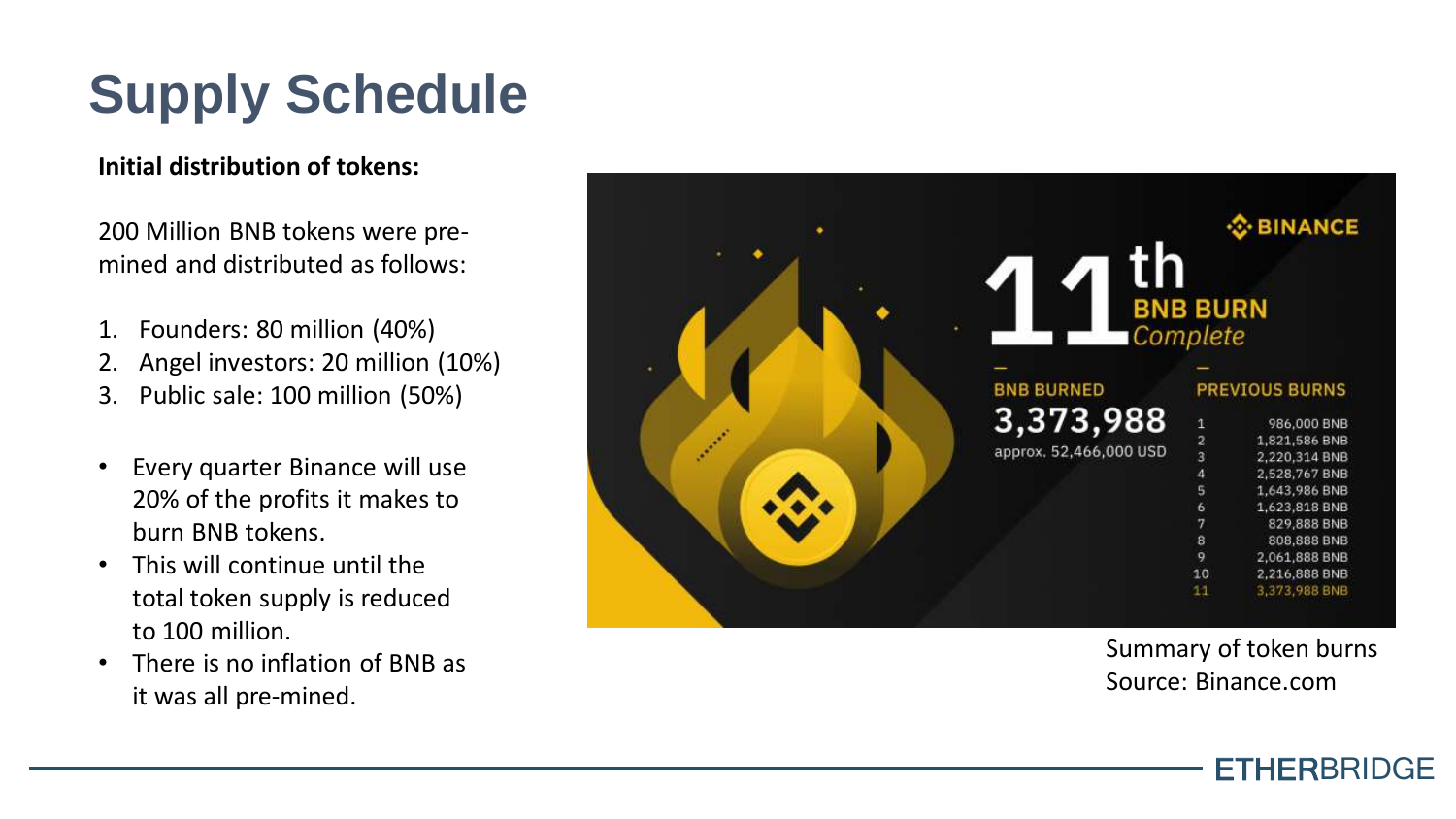### **Characteristics of BNB and the Binance Network**

- 1. Binance is currently operating predominantly as a centralised exchange, it has the highest trading volume in the world.
- 2. They have already created a DEX in the form of Binance Chain. There are still problems associated with DEX's and this most notably is the lack of liquidity and functionality. The DEX will have far greater utility once they manage to aggregate liquidity.
- 3. Binance have also announced the creation of the Smart Binance Chain, this will bring smart contract functionally to the Binance ecosystem, greatly increasing its overall utility. It should be noted that Binance Smart Chain is interoperable with Binance Chain.
- 4. At the core of all of these initiatives lies the BNB token. It currently provides some utility for the Binance CEX as discussed in the following slide; however it should operate as a better value capture mechanism and have greater utility on the native Binance Chain and Binance Smart Chain resulting in a fairer distribution of profits/value back to the users of the network.

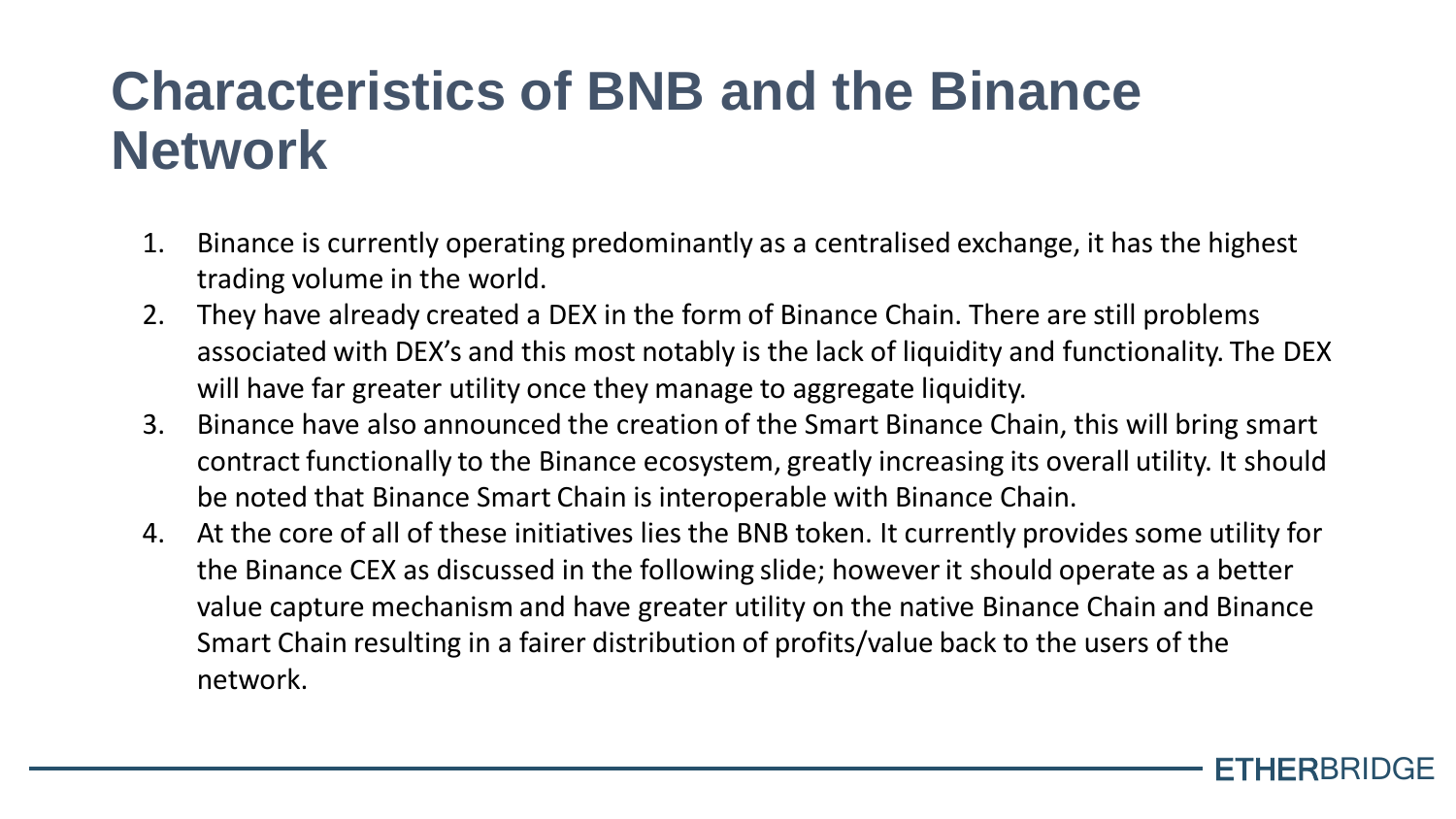# **Token Value Accrual**

### BNB **value** increases as a function of:

- 1. Binance's **net profits**. (Burn equation: Exchange Volume\* Fees%\*20%)
- 2. Utility of BNB as a **discount token**.
- 3. The number of BNB held by users for utility purposes.
- 4. The volumes and parameters of the Binance **DEX**.



### **BNB accrues value similar to normal securities :**

- 1. The network provides a service that many people will want to use, they can use this service without needing BNB.
- 2. By using BNB on the network they can get discounts on their activities on the network.
- 3. The more exchange volume, the more profits will be made and therefore requiring more tokens to be removed from supply (more dividends paid out). This burn mechanism will continue until there are only **100 million BNB in circulation.**
- 4. As the number of services the network provides increases the more valuable the token should become.

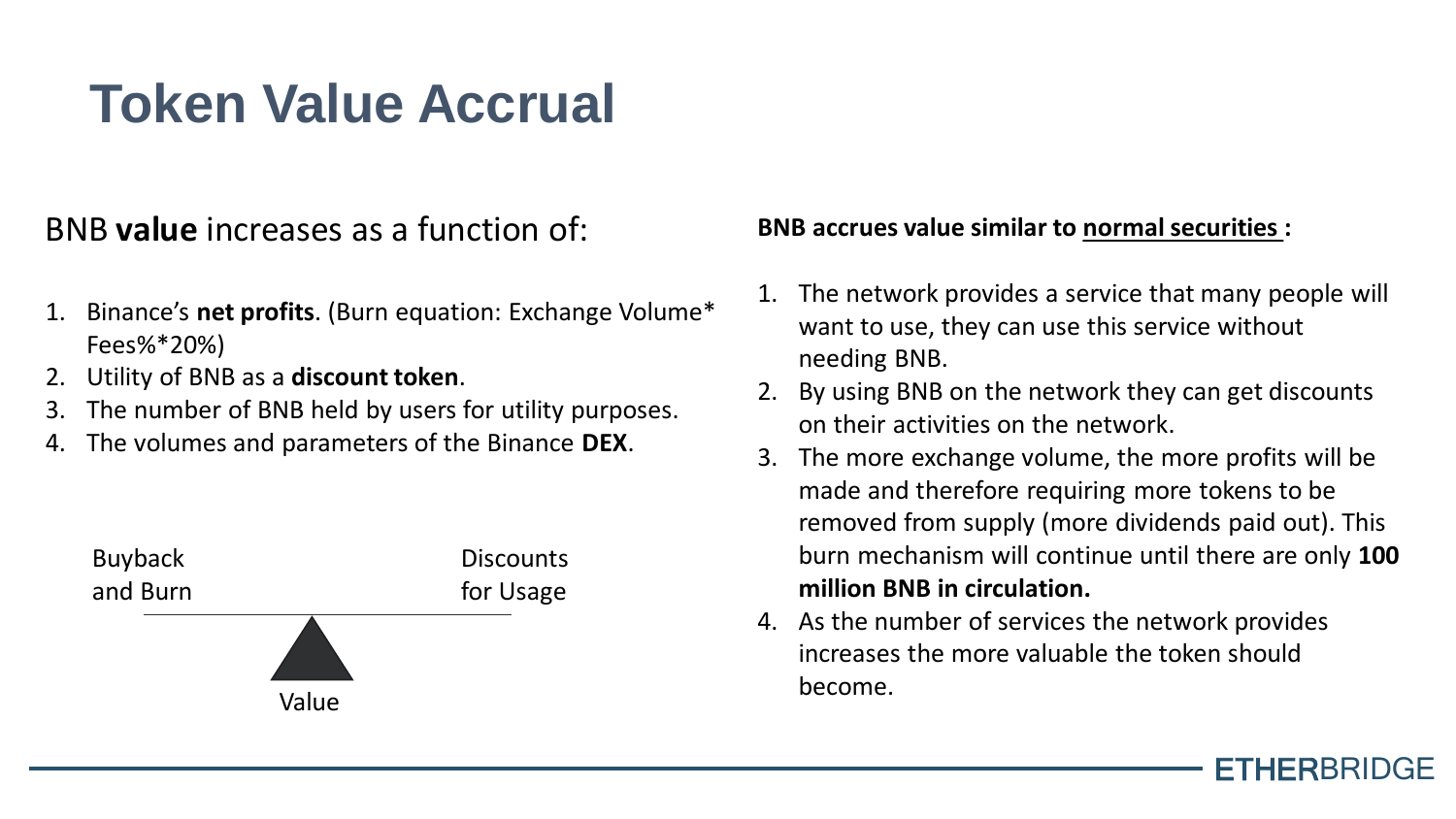**Binance is a private company and BNB holders are entitled to a share of the companies profits. They receive their profits indirectly through a reduction in the BNB supply.**



ETHERBRIDGE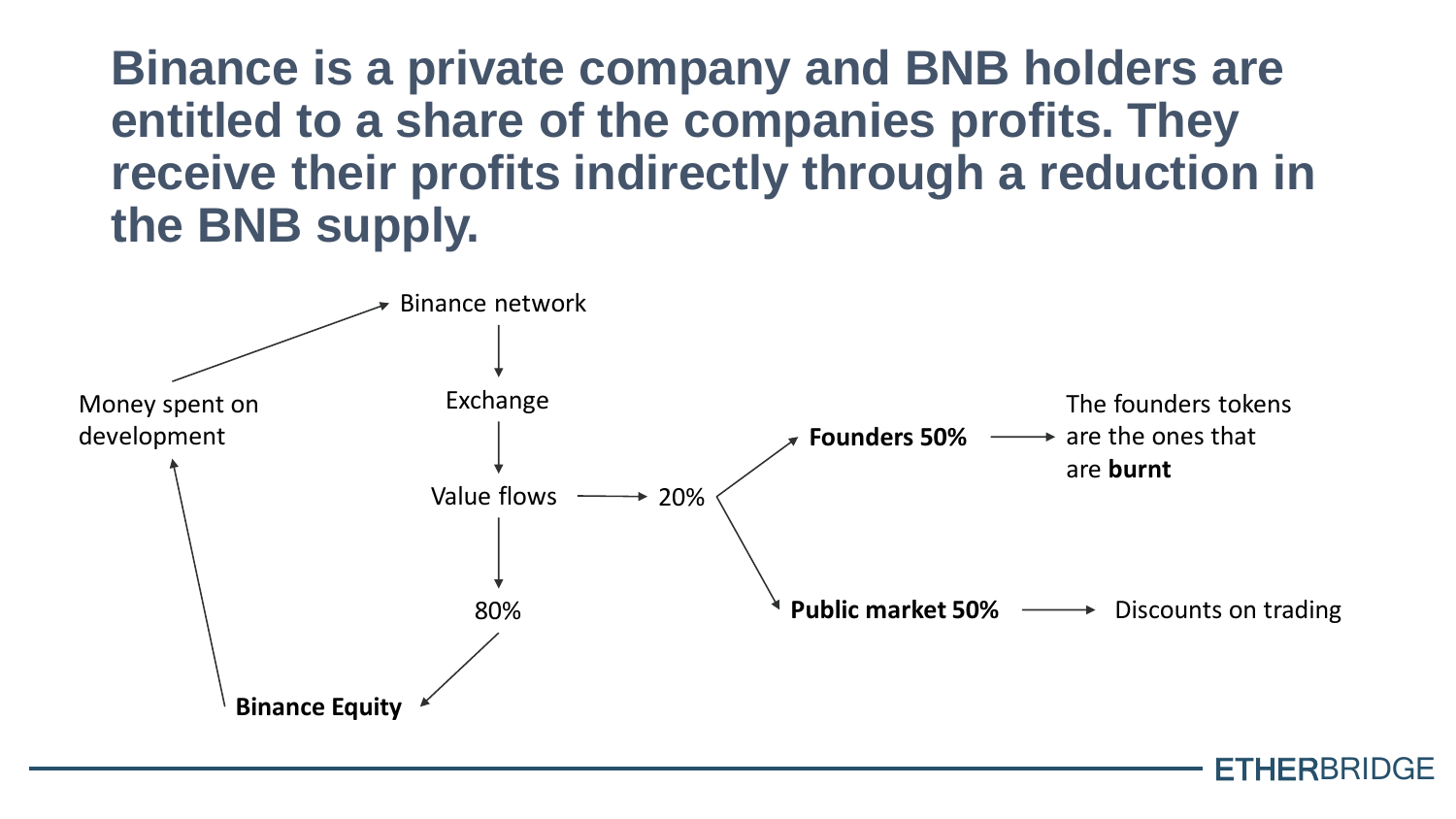# Potential Valuation Methodologies

BNB is very similar to a capital asset (as it has a claim on value flows) and it may be appropriate to use a **discounted token burn model**.

> We can also value the discount that a BNB holder experiences, using a **token discount model**.

> > We could also **value Binance as a company**, determine what **20% of the company value** is and then divide that by the amount of liquid circulating supply owned by the public market.

> > > We could also use the **discounted expected future utility value**. However, Binance is not money but it is money on the Binance chain with limited ways it can used. Its transactional market could be the amount of BNB used to pay transaction fees.

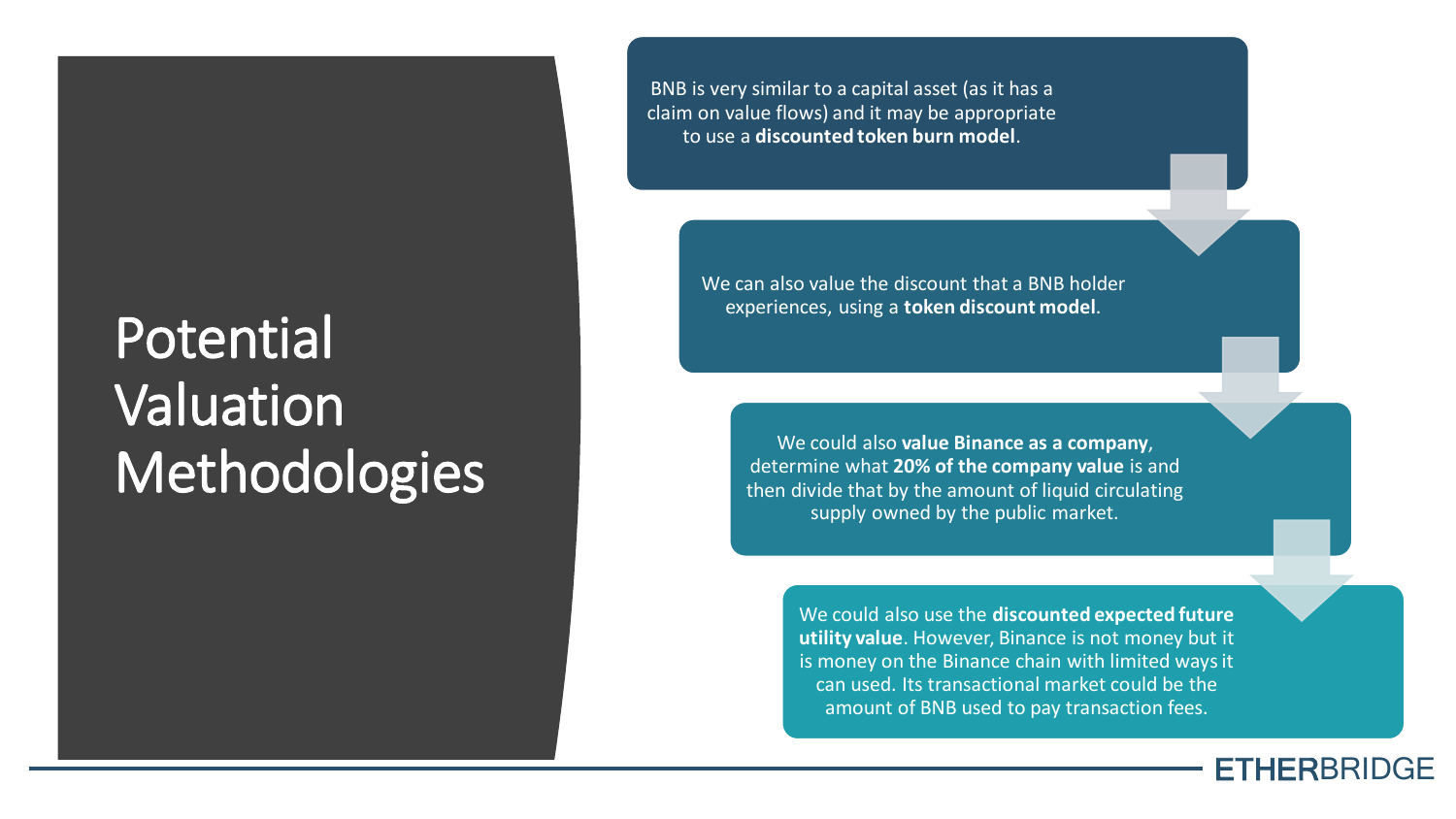### **Total Addressable Market**

- Currently Binance is the biggest exchange in the crypto industry by exchange volume.
- A prudent view would be that the crypto industry will continue to grow and Binance will maintain a level of dominance over time. Total current exchange volume on crypto exchanges (22/04/20).

| #                       | Exchange                                        | 24h Volume      | Wash Trade Status | #Coins | #Pairs | Country                | Established              |
|-------------------------|-------------------------------------------------|-----------------|-------------------|--------|--------|------------------------|--------------------------|
|                         | $\langle \hat{\mathbb{Q}}^n \rangle$<br>Binance | \$3,415,893,018 | <b>OBTI</b>       | 223    | 775    | Cayman Islands         | 2017                     |
| $\overline{\mathbf{2}}$ | Coinbase                                        | \$212,621,131   | <b>SBIL</b>       | 30     | 61     | <b>United States</b>   | 2012<br>sena             |
| 3                       | Gate.lo<br>Ø                                    | \$126,467,295   | <b>B.T.</b>       | 237    | 472    | Hong Kong              | 2017                     |
| 4                       | 풛<br>Bitstamp                                   | \$106,938,281   | <b>SBTI</b>       | 7      | 15     | United Kingdom         | 2013                     |
| 5                       | ø<br>Liquid                                     | \$95,911,358    | <b>SABTL</b>      | 150    | 380    | Japan                  | 2014                     |
| 6                       | 2<br>Bitfinex                                   | \$91,954,908    | <b>BETI</b>       | 210    | 551    | British Virgin Islands | 2014                     |
| 7                       | Upbit<br><b><i><u>AFTONE</u></i></b>            | \$83,050,547    | <b>SBT</b>        | 222    | 363    | South Korea            | 2017                     |
| 8                       | Kraken<br><b>GTD</b>                            | \$71,924,614    | <b>SBT</b>        | 40     | 152    | <b>United States</b>   | <b>USS ESSEN</b><br>2011 |

Source: bti.live

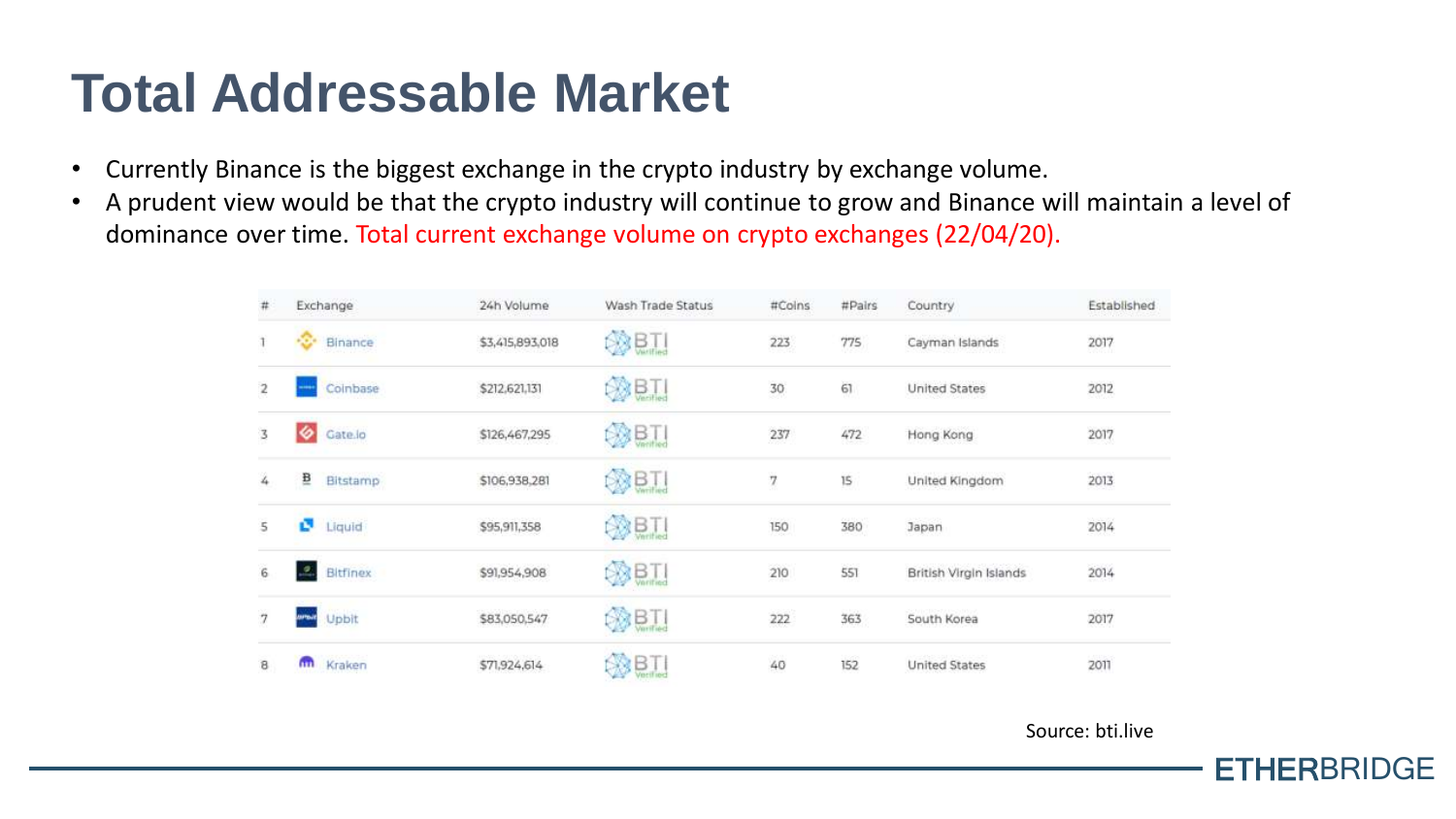### **Transaction Count**



- The following graph relates to the transaction count on the Binance Chain (DEX).
- The transaction count has been fairly rangebound since August 2019.
- This shows that there hasn't been a meaningful increase in the number of trades happening on the DEX for almost a year.

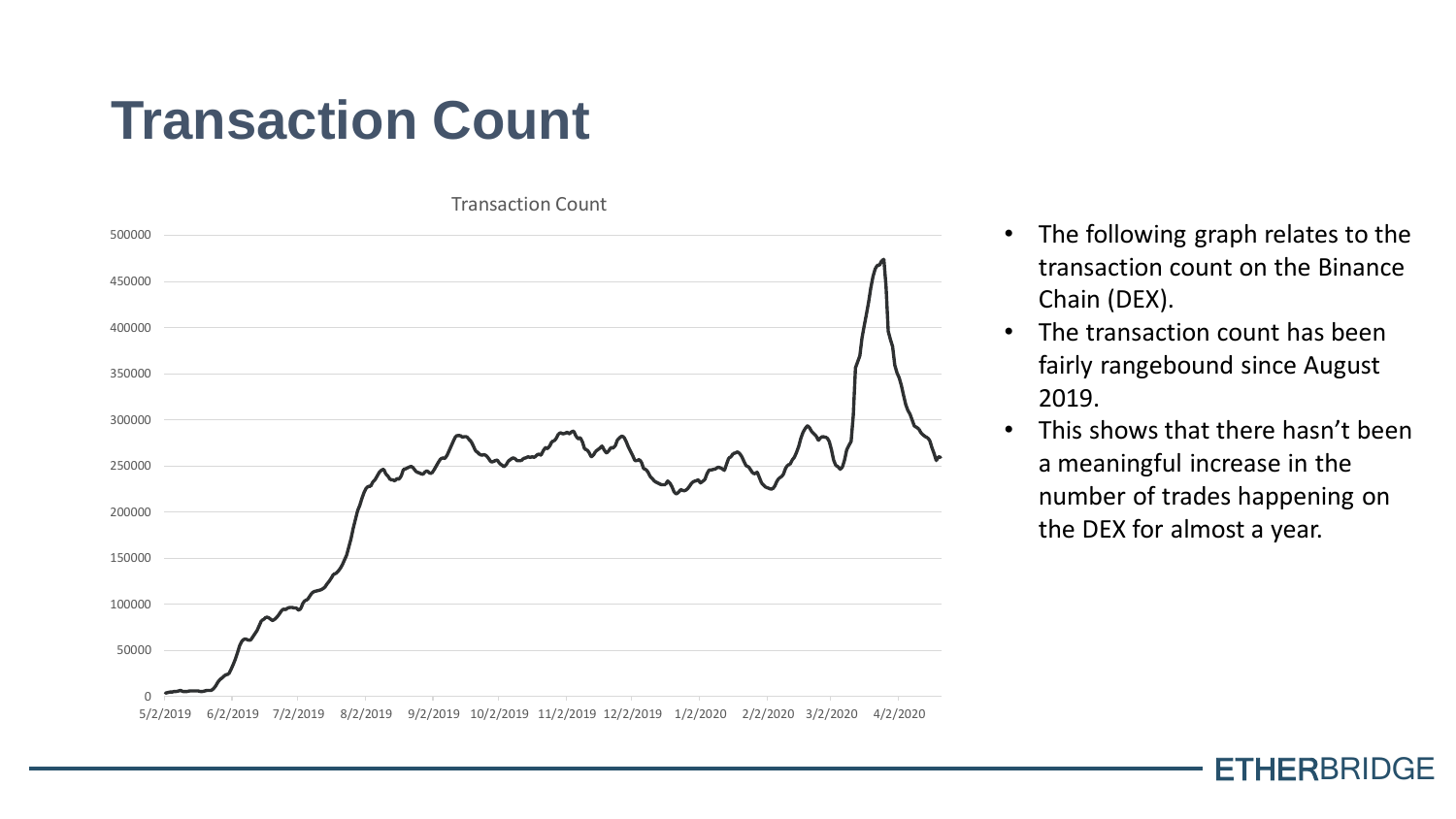# **Key Value Drivers**

#### **General Crypto Adoption:**

- 1. As cryptoassets are adopted in general there will be a need for an exchange to facilitate the buying and selling of these assets.
- 2. Binance has already established itself as a market leader in the cryptoasset exchange sector and therefore needs to focus on retaining their market share.

#### **Product Range:**

1. As the number of high quality products that an exchange offers increases, there will be a increase in the number of clients that will come to the exchange to leverage these products.

### **Liquidity:**

1. The ability to aggregate a large amount of liquidity will be a key value driver in this sector. It will allow a greater breadth of product range and therefore attract additional users.

#### **Exchange Volume:**

1. The volume that is being traded on an exchange is a good indication of the health of an exchange. It must also be noted that finding reliable volume data is important as there is a large volume of wash trading that goes on. We recommend: <https://www.bti.live/>

#### **Users of the Network:**

1. The average number of users that are coming and utilising the exchange gives us a good idea of how popular the network is and how strong its network effects may be.

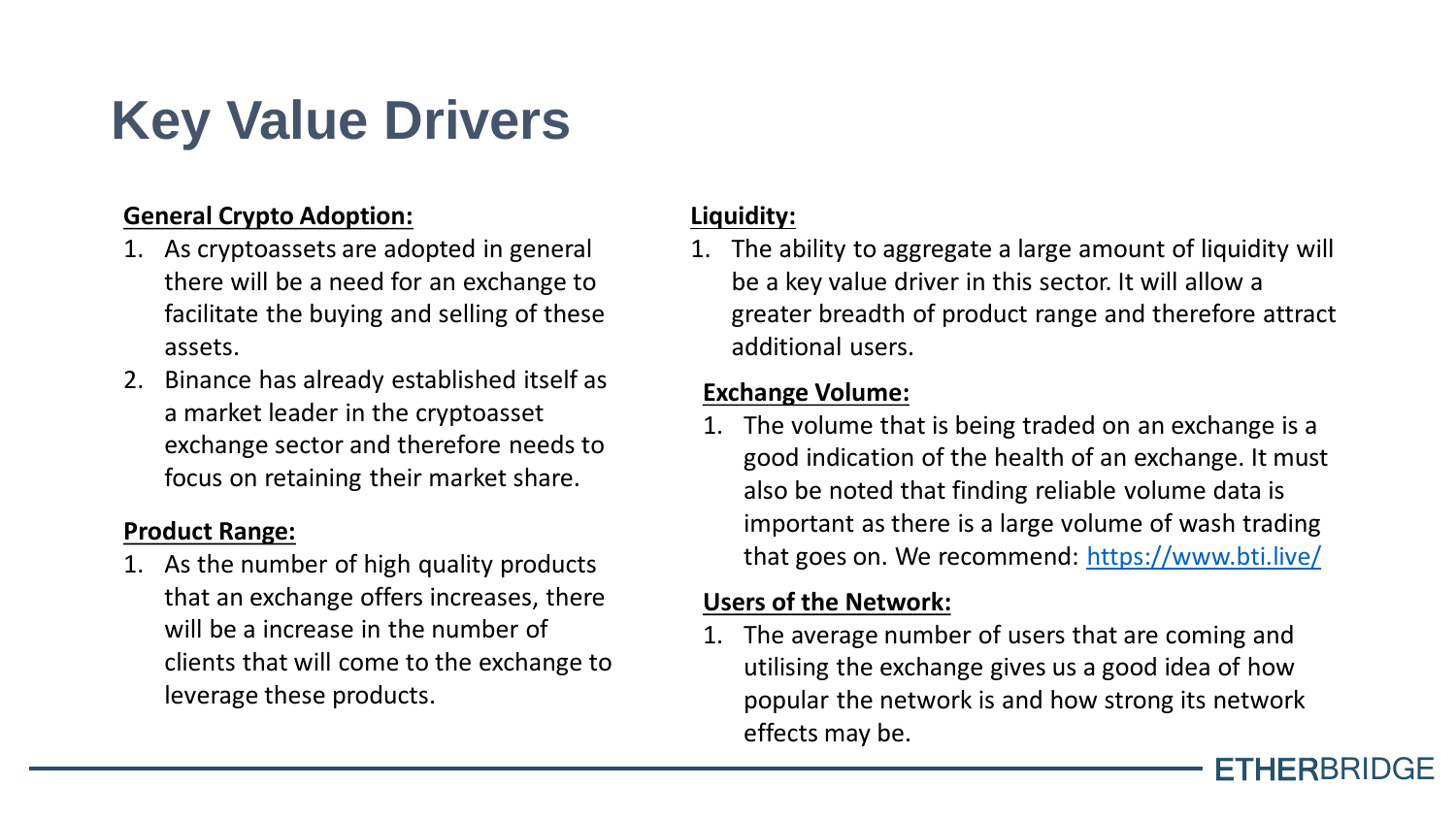# **Risks**

There are several risks to the Binance ecosystem, namely:

1) Regulatory Risk

Binance as an organisation has managed to navigate the regulatory landscape very well so far. However, their token BNB might come under greater scrutiny in the future due to its security link properties. They might also face greater regulatory restrictions as an organisation.

2) Binance Chain and the Binance Smart Chain are untested

Both of their blockchains still need to be put to the test in a real world situation at scale. The consensus mechanisms also need to be tested.

3) Competitors

There is the risk that one of the bigger competing exchanges also launches a DEX or starts to aggregate a larger amount of liquidity than Binance. A large number of the bigger competing exchanges have also been a lot slower to list tokens when compared with Binance, if they accelerate this and create a greater bredth of product offering they may start gaining market share.

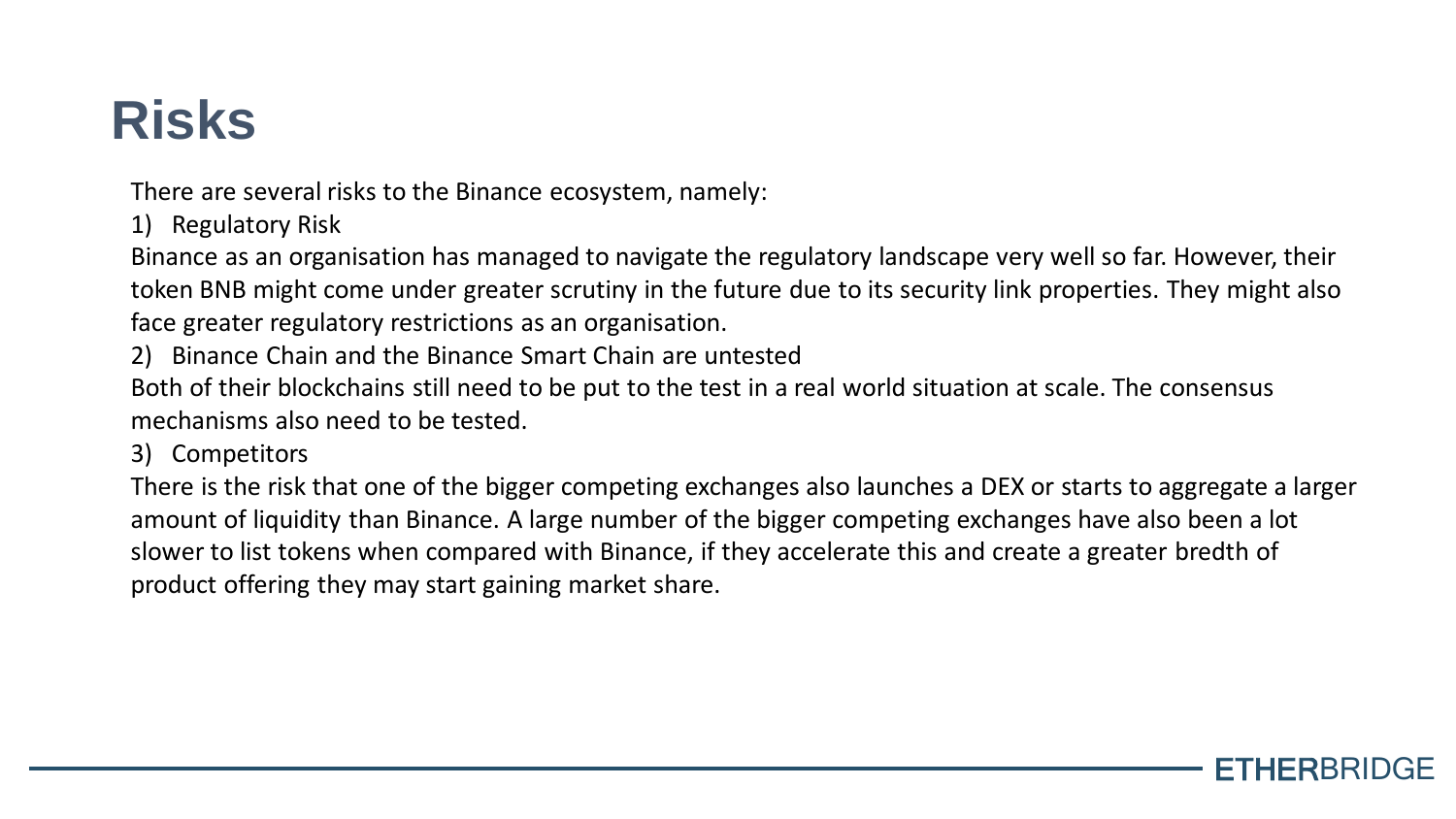## **Conclusions**

- Binance is the largest cryptoassets exchange in the world and is still one of the fastest growing exchange platforms.
- They have managed to attract and aggregate a large amount of liquidity thereby creating a network effect and strengthening their market share.
- They have launched several notable initiatives over the last 12 months and are constantly offering a greater breadth of products as they expand. It should be noted that after launching a product they have often taken a large market share from competitors, an example would be their derivative products, the trading volume on their BTC and ETH pairs has quickly risen and now accounts for the majority share of the derivative cryptoasset market trading volume.
- They have also so far managed to navigate regulatory hurdles very efficiently.

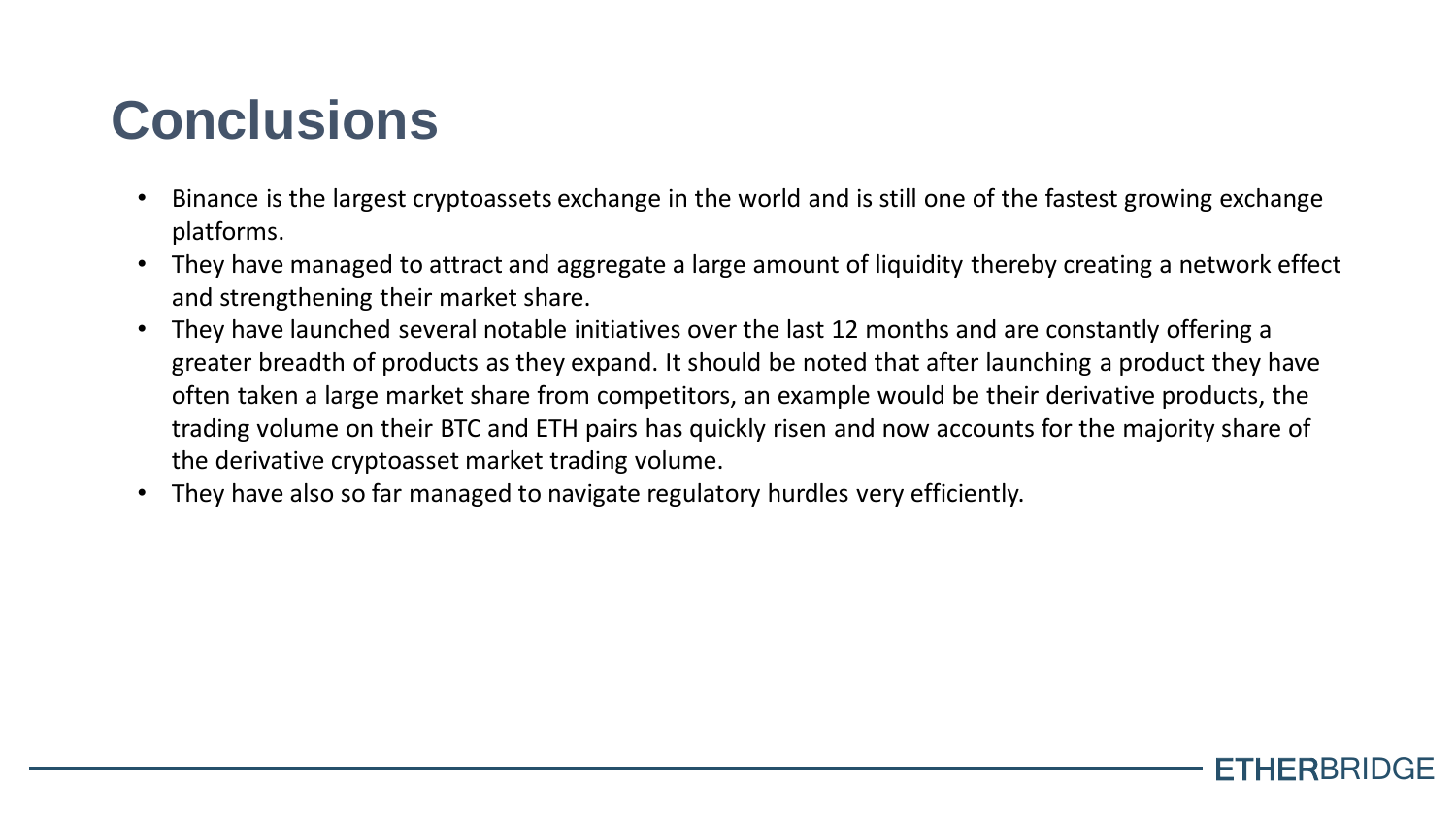

Multicoin Capital Binance Report -

[https://assets.ctfassets.net/qtbqvna1l0yq/4XdZJHThSHWvk1NV2Tt9ZD/21a23e0d8e2937bb6a4a1f1ba057b5ad](https://assets.ctfassets.net/qtbqvna1l0yq/4XdZJHThSHWvk1NV2Tt9ZD/21a23e0d8e2937bb6a4a1f1ba057b5ad/Binance_Analysis.pdf) /Binance\_Analysis.pdf